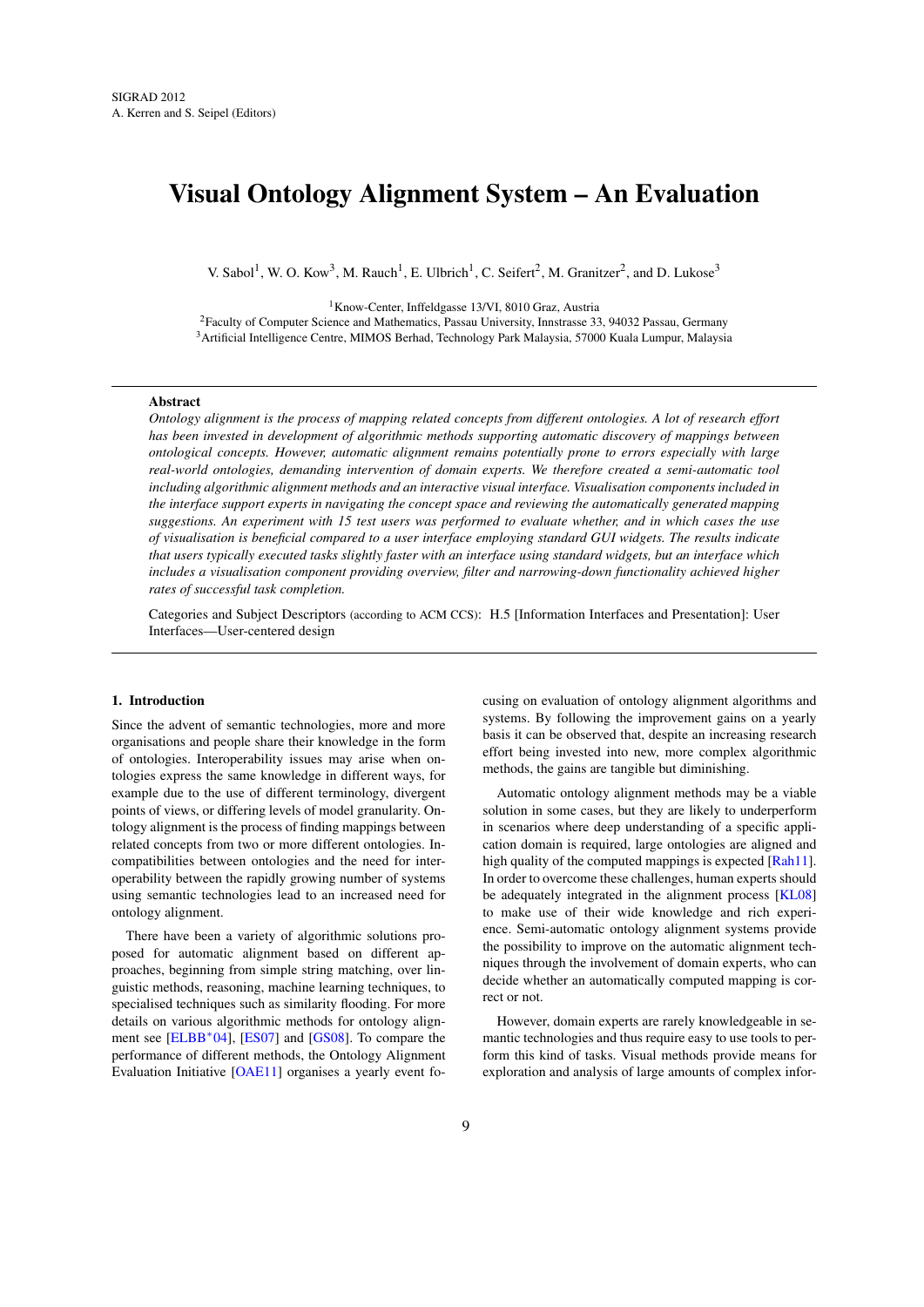<span id="page-1-2"></span>mation by making use of the powerful human visual capabilities [\[TC05\]](#page-9-6). Use of visualisation to support ontology alignment has been discussed and advocated by several authors, such as in  $[LSR*08]$  $[LSR*08]$ . In  $[GSK*10]$  $[GSK*10]$  a survey of visual ontology alignment systems is given and compared to a list of requirements collected from various user studies, concluding that no system currently fulfils all requirements.

In this paper we present the "Semantic Mediation Tool" (SMT), a semi-automatic visual ontology alignment system using algorithmic methods to compute an initial set of mapping suggestions, which are then reviewed by experts using a visual user interface. The focus of the presented work is twofold: i) design of the user interface with the goal of fulfilling all user requirements, and ii) evaluation of performance of visualisation for semi-automatic ontology alignment tasks.

This paper is structured into eight sections. Section [2](#page-1-0) gives a short overview of visual ontology alignment tools, Section [3](#page-1-1) provides an architectural overview of our system, and Section [4](#page-2-0) outlines the algorithms we used for ontology alignment. Section [5](#page-3-0) introduces the list of user requirements and presents the visual interface of our tool. Section [6](#page-5-0) describes the investigation procedure we used to find out whether use of visualisation is suitable for performing selected tasks. Evaluation results are reported and discussed in Section [7.](#page-6-0) Finally, Section [8](#page-8-0) sums up the results of our evaluation and discusses future work.

# <span id="page-1-0"></span>2. Related Work

In visually supported, semi-automatic ontology alignment systems the involvement of humans necessitates an easy to use user interface, where visual components are used to support overview, pattern recognition and navigation functionality. In our previous work [\[GSK](#page-9-8)<sup>∗</sup> 10] we compiled a survey of semi-automatic, visually supported ontology alignment systems. The majority of available systems can be subdivided into three main categories depending on the visual paradigm employed by the user interface: i) interfaces based on linked tree widgets, ii) interfaces based on graph visualisation, and iii) treemap-based interfaces. In the following we give an brief overview of existing visual ontology alignment systems grouped into these three categories.

Interfaces based on linked trees use the standard tree widget to present the class hierarchy of the two ontologies, with both trees being placed next to each other. Mappings are shown as lines or curves connecting concepts in different trees, such as the AgreementMaker [\[CSMB07\]](#page-9-9), COMA++ [\[ADMR05\]](#page-9-10) and COGZ [\[FS07,](#page-9-11) [FBG09\]](#page-9-12). The interface of PROMPT [\[NM03\]](#page-9-13) is similar, however it shows mappings in a table instead of connecting the trees.

Since ontologies are graph structures, graph-based visualisations are a natural fit for visualising ontologies. Tools using graph visualisation methods to represent ontology nodes and generated mappings include Optima [\[KD08\]](#page-9-14),

HOMER [\[UGM07\]](#page-9-15), PROMPT [\[NM03\]](#page-9-13), AlViz [\[LS06\]](#page-9-16), which provides a combination of trees and graph views, and [\[dSDdMR06\]](#page-9-17) which uses hyperbolic geometry to reduce clutter.

The treemap [\[Shn91\]](#page-9-18) is a visual representation providing an overview of hierarchical structures, where nodes are represented as nested rectangles. The size and colour of each rectangle encode properties of the corresponding class, such as the number of leaves and the amount of found mappings. COGZ [\[FS07,](#page-9-11) [FBG09\]](#page-9-12) includes treemaps to provide an overview of the class taxonomy and usees colours to show which regions contain many or few mappings.

Our survey  $[GSK^*10]$  $[GSK^*10]$  summarises the findings of user studies, such as [\[FNS06,](#page-9-19)[FNS07\]](#page-9-20), into a list of requirements for interactive ontology alignment tools (see Section [5](#page-3-0) for details). Subsequently, these requirements were compared to the available visual ontology alignment systems and it was concluded that no current system fulfils all requirements. As a consequence we proposed a visual interface which was designed by following the recommendations and requirements compiled in the survey.

In [\[KSG](#page-9-21)<sup>\*</sup>11] a very brief overview of an early version of the resulting "Semantic Mediation Tool" (SMT) was presented, but no details were disclosed and no evaluation results were presented. SMT uses an information landscape visualisation to provide an overview of concepts from both ontologies and employs graph visualisation components for showing details. The springScape system [\[EBJ06\]](#page-9-22) uses an information landscape for visualizing multiple data sources (ontologies) in the context of microarray and contextual bioinformatic data. However, springScape does not address ontology alignment. Also, in contrast to SMT, the employed layout algorithm does not scale well and may produce different results over subsequent runs for the same data set (reproducibility problem). The remainder of this paper gives a detailed description of our system and provides results of the performed user evaluation.

## <span id="page-1-1"></span>3. Architecture

SMT is conceived as a server-client system implemented in Java. Alignment algorithms are executed on the server and are implemented as so-called Matcher components. Currently two matcher implementations exist, a linguistic and a statistical Matcher (see Section [4](#page-2-0) for algorithm details), but due to a standardised Matcher API additional alignment algorithms can be easily added to the system. Matchers have access to ontologies to be aligned through an API which encapsulates triple stores (currently Jena [\[CDD](#page-9-23)<sup>∗</sup> 02] and AllgroGraph [\[W3C09\]](#page-9-24) engines are supported). When a pair of ontologies is aligned, the list of concept mappings computed by a Matcher is stored under a user-specified name in the Mediation Repository and can be retrieved and reviewed by the user at a later time. Additionally, a full-text search index and visualisation geometry data (see Subsection [4.2\)](#page-2-1) are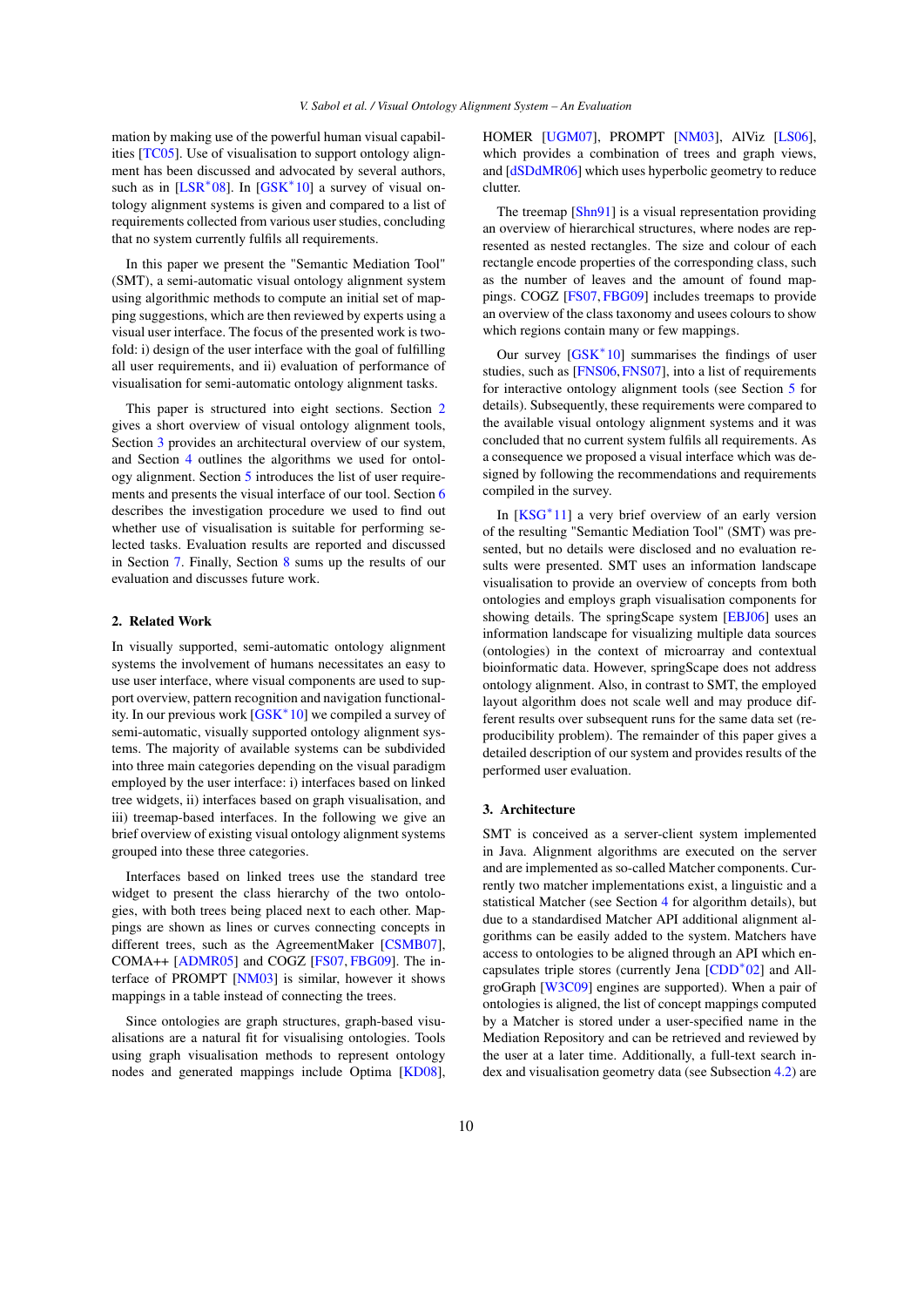<span id="page-2-2"></span>generated and stored in the Mediation Repository together with the list of concept mappings.

The client implements a visual user interface which connects to the server and displays the data stored in the Mediation Repository. The user can review the computed concept mappings and use the visualisations to explore the concept space and the generated mappings. The user interface consists of the following main components:

- Mapping table: a table component for displaying the suggested mappings.
- Ontology browsers: two graph visualisation components for exploring concept properties and navigating in the ontologies.
- Information landscape: a visualisation providing an overview of the entire concept space, supporting narrowing down to regions of interest.
- Ontology trees: two tree components displaying the class hierarchies and concepts of the aligned ontology pair.

A coordinated multiple view framework works behind the scenes to synchronise the different views and ensure that user actions, such as selection or filtering, performed in one component are adequately reflected in other components.

## <span id="page-2-0"></span>4. Algorithms

This section describes the two ontology alignment algorithms used in our system, a linguistic method and a unsupervised learning-based method. The algorithms employed in the second method are also being used for computing the geometry for the information landscape visualisation. It should be noted that, since the focus of this paper is on visualisation, an into-depth description and evaluation of the algorithms is not included.

#### 4.1. Linguistic Method

This method uses an external taxonomy to measure the semantic distance between the two concepts based on the name of the concept. In this case, we are using the Word-Net [\[Uni10\]](#page-9-25) taxonomy, but the algorithm can be adapted to use any taxonomy. The Wu-Palmer measure [\[WP94\]](#page-9-26) is used for calculating the similarity values of the mappings. Using this measure, similar concepts (members of the same Word-Net synset) would have a score of 1. Concepts that share the same parent will have a score slightly below 1, while concepts that share the same grandparent will have a lower similarity. The distance between the common ancestor and the root of the taxonomy is also taken into account, so that siblings higher up in the tree (more general) will have a lower similarity compared to the more specific ones near the bottom of the tree.

### <span id="page-2-1"></span>4.2. Unsupervised Learning-based Method

The second alignment method is a machine learningbased approach utilising algorithms implemented in the

Know-Center's KnowMiner knowledge discovery frame-work [\[KSM](#page-9-27)<sup>\*</sup>09]. The algorithm consists of three steps: concept vectorisation, concept clustering, and mapping finding. In the first step every concept is converted into one or more feature vectors using following information: i) concept label, ii) concept description (if available), iii) neighbouring concept labels, and iv) relationships connecting to neighbours. Additionally, WordNet is used to extend the label information with synonyms (as well as hypernyms and hyponyms, if desired). In this way up to four different vector spaces are spawned which are used to compute the cosine similarities between concept pairs. It should be noted that, besides concept labels and descriptions, structural information (i.e. relationships and neighbours) and linguistic information (i.e. label synonyms) also contribute to the similarity. A compound similarity value over all spaces allows for adjusting the weight of each space. Currently the weights are fixed, but in a future version of the algorithm they could be automatically adjusted depending on the specifics of the ontologies to be aligned.

Once concept vectors are available, the concepts from both ontologies are clustered using a scalable hierarchical clustering algorithm [\[MSG10\]](#page-9-28) running in  $O(N * log(N))$ time and space, *N* being the total number of concepts. The algorithm creates a balanced hierarchy of clusters by recursively applying a modified x-means [\[PM00\]](#page-9-29) clustering method. As a result, similar concepts will be gathered in the same clusters, even when they originate from different ontologies. To avoid comparing all concept pairs when finding mappings, which would lead to a quadratic execution time, mappings are found by inspecting only pairs of concepts assigned to the same cluster (or sub-cluster). By choosing sub-clusters deeper in the hierarchy in such a way that the number of concepts within the branch is smaller than a fixed threshold  $C \ll N$ , the number of comparisons performed for each concept is O(C) (i.e. constant) resulting in the running time of the mapping-finding step being linear with the total number of concepts *N*.

The hierarchy produced by the clustering algorithm is also used for computing the similarity layout (i.e. a layout where similar objects are placed spatially close to each other) and the geometry needed for the information landscape visualisation. The hierarchy computation of the 2D similarity layout and cluster area subdivision are performed by a scalable projection algorithm having the same  $O(N * log(N))$  time and space complexity as the clusterer [\[MSG10\]](#page-9-28). The algorithm proceeds recursively along the cluster hierarchy: First, the top-level clusters are positioned using a force-directed placement method [\[FR91\]](#page-9-30) producing a layout where similar clusters are placed close to each other. Then, each cluster is assigned a polygonal area using Voronoi area subdivision [\[Aur91\]](#page-9-31). The method proceeds recursively by positioning sub-clusters within their parent cluster's area and then assigning Voronoi areas to the sub-clusters. Recursion stops when the bottom of the hierarchy, i.e. the concepts, are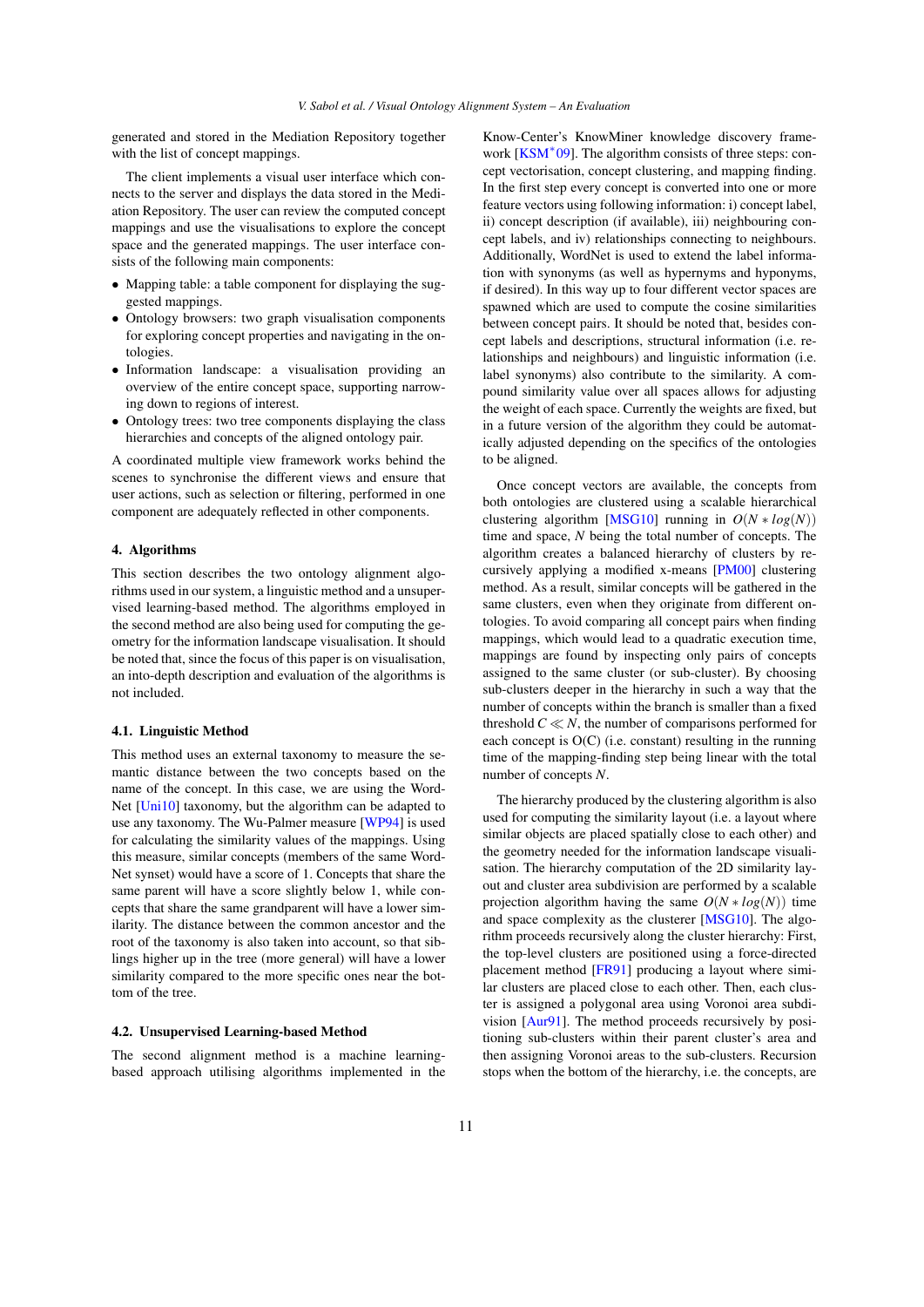<span id="page-3-2"></span>reached and positioned. Scalability of the algorithm is due to the fact that at each hierarchy level the number of direct children of a cluster has a strict upper limit, which is guaranteed by the clustering algorithm. As a results, the force-directed placement method, which is known to compute good similarity layouts but scales poorly, is only applied on small data chunks (consisting of, for example, 20 elements) on which it operates very quickly.

# <span id="page-3-0"></span>5. Visual User Interface

As already mentioned in Section [2,](#page-1-0) the design of our system is based on the summary of user requirements for inter-active alignment tools provided in [\[GSK](#page-9-8)<sup>\*</sup>10]. The requirements are as follows:

- 1) Presentation of automatically generated mapping suggestions including an estimated confidence for each mapping.
- 2) Exploration and navigation of ontologies providing details on every concept.
- 3) Overview of the concept space and the alignment results.
- 4) Capability to narrow down to the area of interest.
- 5) Filtering based on features of concepts and mappings.
- 6) Confirming, rejecting and editing of automatically generated mappings.
- 7) Collaboration via commenting, tagging, annotating etc.
- 8) Ability to partition the reviewing task into chunks assignable to team members.
- 9) Saving and loading of user's changes.

Visual techniques appear particularly useful for addressing Requirements 2, 3 and 4, while Requirements 5, 6 and 8 can also benefit from visualisation methods. Therefore we designed a visual user interface, shown in Fig. [1,](#page-4-0) providing support for the above requirements. The two aligned ontologies in this example are the mouse anatomy ontology (red), and the human anatomy ontology (green), both provided by the Ontology Alignment Initiative [\[OAE11\]](#page-9-3). The colour used for each ontology is configurable to support users with red-green colour blindness. The user interface consists of the following main components: a table of mappings (up-left) addressing Requirements 1, 6 and 7, two ontology browsers (on right) addressing Requirement 2 and supporting Requirement 6, and an information landscape (in the centre) addressing Requirements 3 and 4 and supporting Requirement 5 and 8. Requirement 5 is fully supported by a search facility (upper-right corner). Requirement 8 is supported by the capability to select a subset of the mappings, typically using the information landscape (see Subsection [5.2\)](#page-3-1), and assigning it as a task to an (expert-)user (second button from the right in the tool bar), who will be able to review and modify only the assigned mappings. Monitoring of task progress is also possible (rightmost button in the tool bar). Finally, saving and loading of user changes (button in the upper left corner of the tool bar) is also provided satisfying Requirement 9. Therefore, in contrast to other visual ontology alignment systems (see Section [2\)](#page-1-0), the proposed user interface, which is described in the rest of this section, fulfils all requirements listed above.

Using an information landscape visualisation in the context of ontology alignment is a novel concept, which needs to be evaluated (see Section [6\)](#page-5-0). In order to compare the information landscape with the standard tree widgets which are typically used in comparable tools, we included the possibility of displaying and navigating ontology class hierarchies using a pair of trees (shown in Fig. [2\)](#page-5-1). These ontology trees address the same requirements as the information landscape.

#### 5.1. Mapping Table

The mapping table (top-left in Fig. [1\)](#page-4-0) displays mappings discovered by the alignment algorithms. Table columns show the name of the mapped concepts (with coloured icons encoding ontology membership), a similarity score between 0 and 1, a status column (suggested, accepted, rejected), and a reviewer column (initially empty). By default, mappings are sorted by their estimated similarity (confidence), but sorting by any other column is possible. Initially all mappings are in suggested state. The user can review the mappings, change their status to accepted or rejected (using buttons in the tool bar), add a comment, and save the performed changes. Navigation in the table takes place by paging in groups of 10, 20 or 50. Filtering of concepts and mappings is possible depending on the mapping state (drop-down list in the tool bar) and by navigation and selection in the information landscape (see next subsection). Concepts and mappings not fulfilling the filter criterion are removed from the mapping table. Additionally, backed by a built-in retrieval subsystem, our tool supports searching as well as fast highlighting and filtering based on full-text and Boolean queries. To optimise the reviewing, various keyboard shortcuts are provided together with a single-click function for accepting the selected concept pair and rejecting all other mappings containing one of the concepts.

## <span id="page-3-1"></span>5.2. Information Landscape

In the centre of Fig. [1](#page-4-0) the information landscape visuali-sation [\[SKM](#page-9-32)<sup>\*</sup>09] can be seen showing an overview of all concepts from the two ontologies. An information landscape is a visualisation paradigm based on a geographic map metaphor, which conveys relatedness in the data through spatial proximity in the visualisation. Concepts are shown as dots with colours encoding ontology membership and spatial proximity between the dots encoding similarity between the concepts. By selecting a mapping in the table, the corresponding pair of concepts will be highlighted in the landscape. As related concepts from different ontologies are grouped together by the similarity layout algorithm, identification of regions rich with mapping candidates becomes easily possible: Identifying promising alignment candidates is as simple as finding dense regions containing dots in different colours, while regions dominated by one colour are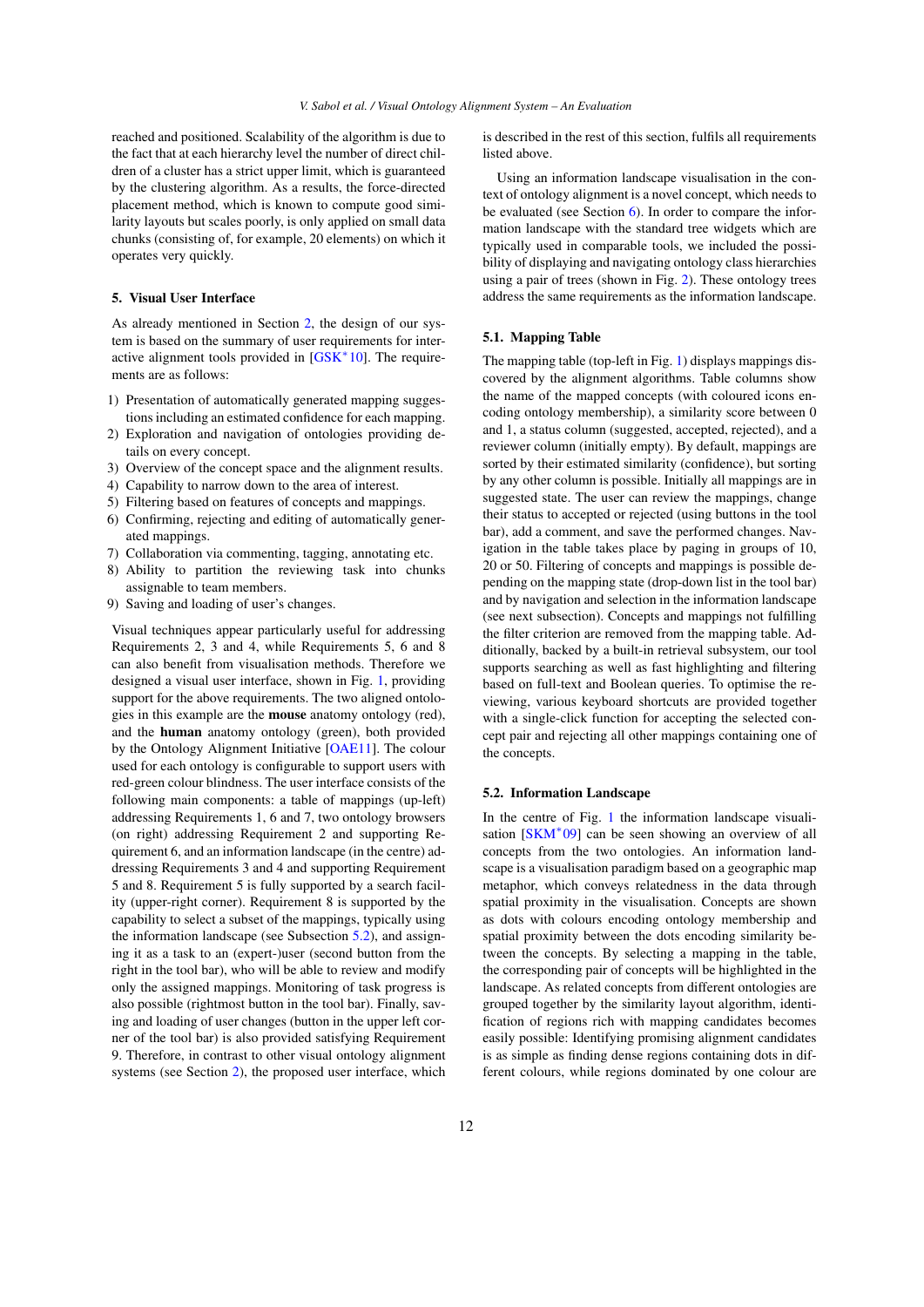*V. Sabol et al. / Visual Ontology Alignment System – An Evaluation*

<span id="page-4-1"></span>

<span id="page-4-0"></span>Figure 1: *Semantic Mediation Tool user interface.*

likely to contain no mappings (for example in the bottomright corner of the landscape).

The landscape organises concepts from the two ontologies into a hierarchy of clusters which are represented as nested polygonal areas. Just like the concepts, cluster areas are also positioned in such a way that similar clusters are placed spatially close together. Each cluster is labelled by several keywords which were extracted as highest weight features from the underlying concept vectors. Labelled cluster areas are useful when aligning large ontologies, because the user can efficiently narrow down to the area of interest: Moving the mouse cursor over the keywords shows the area covered by the cluster (see "artery, vein, bone" cluster in Fig. [1\)](#page-4-0). The user can navigate deeper in the cluster hierarchy by choosing a suitable cluster and clicking on its keywords, which reveals its sub-clusters. Alternatively, free navigation using zooming (mouse wheel) and panning (mouse drag) is also supported. Once the user has narrowed down to the area of interest, lasso- and/or cluster-selection can be used to select a particular group of concepts (highlighted in Fig. [1\)](#page-4-0). On selection, the mapping table is updated to show only mappings containing the selected concepts.

In a classical information landscape hills will arise where the density of visualised items is large, visually emphasis-

ing areas with agglomerations of similar items. To highlight the areas being reviewed by the user and separate them visually from areas which are currently not in the focus of interest, we have modified this concept so that only selected concepts, i.e. those for which mappings are currently shown in the mapping table, will contribute to the height of the hills.

The capability provided by the landscape to explore, narrow down and filter is crucial when the number of concepts and mappings is large, enabling the user to identify and focus only on relevant portions of the concept space. Note that, as users may be accustomed to navigating hierarchies using a tree widget, providing an additional tree view showing the cluster hierarchy (on the left from the landscape) proved to be beneficial to the users [\[GKS](#page-9-33)<sup>\*04]</sup>.

# 5.3. Ontology Browser

When deciding whether to accept or reject a mapping the user might need additional information on the corresponding pair of concepts. This information is provided visually by a pair of ontology browsers (on right in Fig. [1\)](#page-4-0). When a pair of concepts is selected in the mapping table, each concept, together with the triples containing the concept, will be displayed in the corresponding ontology browser. Literals are shown with a gray 'information' icon, while predicates are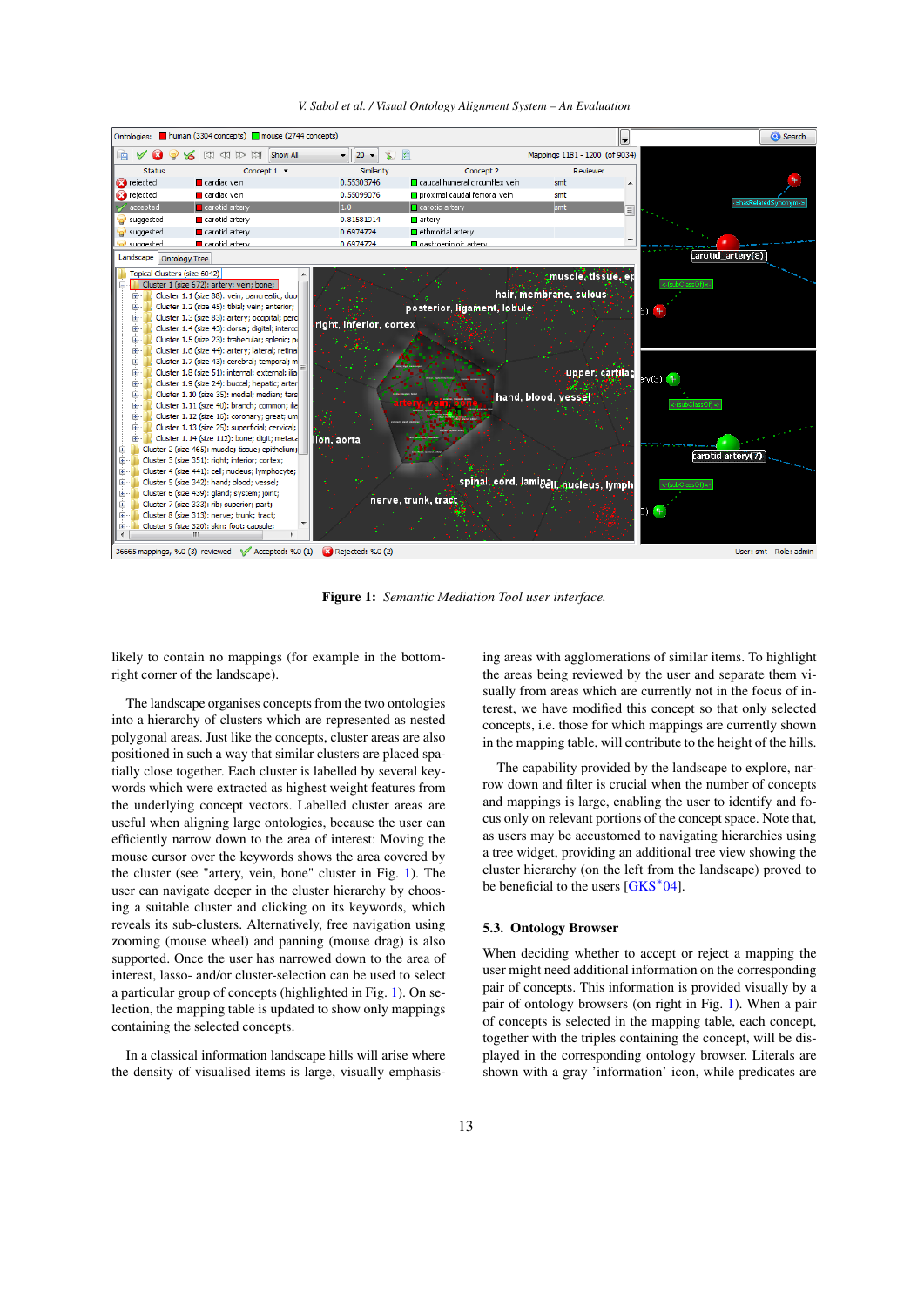<span id="page-5-2"></span>displayed as links with the name of the predicate labelling the link.



<span id="page-5-1"></span>Figure 2: *Trees showing ontology class hierarchies.*

# 5.4. Ontology Trees

As an alternative to the landscape view, SMT provides a pair of tree views for navigation in the class hierarchies of both ontologies (see Fig. [2\)](#page-5-1). Note that, while the hierarchy in the landscape view is calculated by the clustering algorithm, the ontology class hierarchies are typically man-made. The root element of each tree contains the name of the ontology. Besides the name of the concept, each concept label contains the number of sub-concepts in its sub-tree (*#C*) and the number of mappings for itself and its sub-concepts (*#M*). Narrowing down and filtering of the mappings is supported through navigation and selection. By selecting a concept (Fig. [2:](#page-5-1) "blood vessel", highlighted in red) the mapping table is updated to show only mappings containing the selected concept or its sub-concepts. Also, when a user selects a mapping in the mapping table, the trees will expand and the concepts will be highlighted (grey background). Note that due to multiple inheritance in the class hierarchy and flattening of the graph structure, it is likely that multiple branches in each tree will be expanded.

#### <span id="page-5-0"></span>6. User Evaluation

We performed a user evaluation of the SMT to find out how our visual tool performs for tasks relevant to ontology alignment. In this evaluation we focused on comparing the usability of two visual representations of the concept space: the information landscape and the ontology trees. Since tree views are standard components in most operating systems, users will certainly be very familiar with them. However, due to

multiple inheritance in the class hierarchy and flattening of the ontology graph structure into a tree structure, concepts will be occurring multiple times in different sub-trees. We expect nodes occurring multiple times in different sub-trees to be counterintuitive for users, which might lead to slower interaction with the ontology trees, for example due to increased necessity for scrolling. Thus, our first hypothesis for the user evaluation, which focuses on navigational tasks involving exploration and navigation to a particular concept, is as follows:

H1 Users perform equally well with both representations in navigational tasks.

Information landscapes have been shown to be a useful representation for getting an overview of large data sets and narrowing down to the area of interest [\[SKM](#page-9-32)<sup>∗</sup>09]. Thus, our second hypothesis for the user evaluation was the following:

H2 Users perform better with the information landscape in tasks involving narrowing-down and filtering.

During the evaluation we further wanted to find out users' preferences and collect general user feedback to the proposed tool.

#### 6.1. Design

We used a within-subject design with the independent variable being the visual representation of the concept space with two different levels: information landscape and ontology trees. We measured task completion times and task completion success rates. Task completion time is measured as the time the user required from reading the task until the completion of the task or until the timeout for the task was reached. A task is counted as successfully solved if the desired result was achieved within the maximum time limit. The time limit was identified with three pilot-user tests and was set to one minute for the easy (first four) tasks and five minutes for the complex (last four) tasks.

# 6.2. Procedure

Figure [3](#page-6-1) gives an overview of the evaluation procedure. Every participant was given an introduction to ontologies and to the goals of ontology alignment. Then, the participants were asked to fill out a demographic questionnaire. After that participants were introduced to the application and had the possibility to try it out and ask questions. Then each participant performed 8 tasks, where the last 4 tasks were performed twice, once with the information landscape and once with the ontology trees. The first four tasks were designed to be simple with the purpose to familiarise the participants with the terminology and the problem of ontology alignment. These initial four tasks, which were only performed using the mapping table, are as follows: T1) finding the total number of mappings, T2) identifying concepts for a first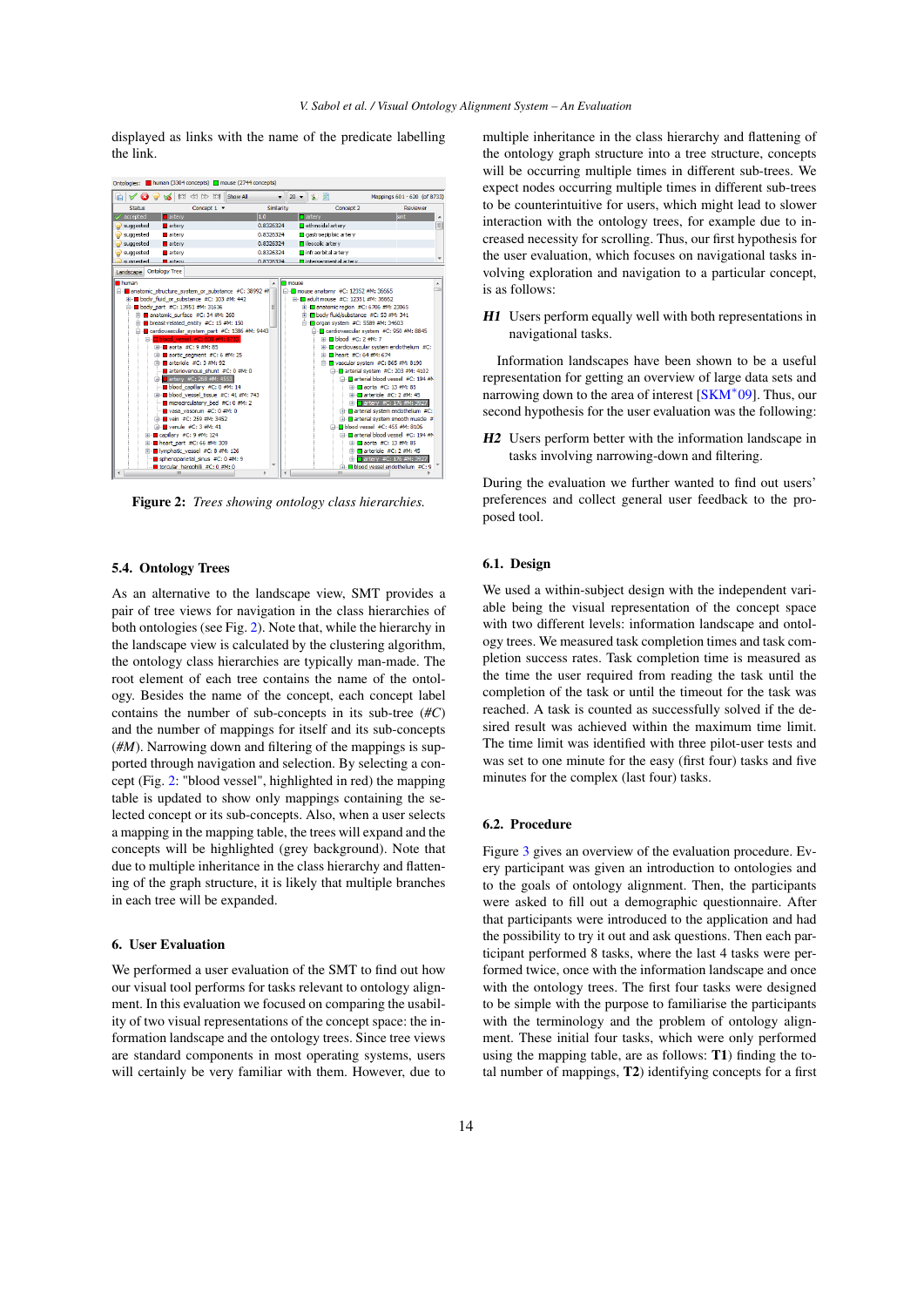*V. Sabol et al. / Visual Ontology Alignment System – An Evaluation*

<span id="page-6-2"></span>

<span id="page-6-1"></span>Figure 3: *User evaluation procedure: After a general Introduction (I), all users performed tasks T1-T4. Tasks T5-T8 were performed twice by all users, once using the information landscape and once with the ontology trees. The sequence of the visual representations was altered for subsequent users (I<sup>O</sup> - introduction to the Ontology Trees, I<sup>L</sup> - introduction to information landscape). Finally, users filled out a questionnaire (Q).*

mapping, T3) confirming the highest-, and T4) rejecting the lowest-confidence mapping for a given concept.

Each of the next four tasks were performed once with the information landscape and once with the ontology trees. The sequence of the test conditions was altered with each participant. Before beginning with the tasks the respective visual representation (information landscape or ontology trees) and available interaction mechanisms were explained in detail. The user had the possibility to try the interaction mechanisms and ask questions. Each user started testing with exactly the same state of the system for each task. Tasks T5-T8 were defined as follows:

- T5 Guided navigation to a concept and mapping counting,
- T6 Non-guided navigation and mapping review,
- T7 Overview, narrowing-down and elimination of nonrelevant mapping subsets,
- T8 Narrowing-down and selection of a relevant mapping subset.

Tasks T5 and T6 were designed to test hypothesis H1 (navigability), while tasks T7 and T8 were designed to test hypothesis H2 (narrowing-down and filtering). After performing the tasks the participants filled out a questionnaire. The questionnaire contained questions about how the participants perceived the interaction with the mapping table, the information landscape and the ontology trees in terms of intuitiveness and ease of use. We used a 5-point Likert scale for these questions. Further, the participants stated which visual representation they preferred for tasks T5 to T8. The questionnaire also contained a comments section about what the participants particularly liked and disliked, and what they think should be improved.

# 6.3. Test Material

For evaluating the SMT we used two standard ontologies from the *Ontology Alignment Evaluation Initiative* [\[OAE11\]](#page-9-3), namely the human ontology consisting of 2744 concepts and mouse ontology containing 3304 concepts. For evaluation we used only the unsupervised learning-based alignment algorithm, the reason being that

alignment results and the similarity layout used by the landscape would be more in accord, since they were generated based on the same cluster hierarchy. The alignment algorithm generated 36.665 mapping suggestions, with multiple suggestions per concept enabled and the similarity threshold set to a low value in order to achieve a high recall.

As already mentioned, the cluster hierarchy shown in the information landscape is generated automatically based only on concept similarities. In contrast to that, the tree view displays the inherent hierarchical structure of an ontology by using the existing *subClassOf* relation and *UN-DEFINED\_part\_of* restriction.

## 6.4. Participants and Environment

For the user evaluation we managed to recruit 15 volunteers, 13 males and 2 females. The age of the participants ranged from 24 to 40 years, with an average of 30.5 years. All participants were experienced computer users. One third (5) of the participants had little or no experience with ontologies and two thirds (10) were familiar or very familiar with ontologies. The participants were tested in a calm environment without noise distractions. The task was performed on a Dell Latitude e650 notebook running Windows XP Professional. The notebook was equipped with an Intel Core Duo 2.26 GHz, 3 GB RAM, a USB mouse and an external keyboard. An external 22 inch display with a resolution of 1680 x 1050 pixels was used.

## <span id="page-6-0"></span>7. Results of User Evaluation

In this section we present and discuss the results of time measurements, the questionnaire answers, and collected user suggestions.

## 7.1. Measured Performance

Table [1](#page-7-0) shows the mean and standard deviation of the task completion times for tasks T5 to T8. We omit results for tasks T1 to T4, because the goal for those tasks was primarily to make participants familiar with the application. Only 12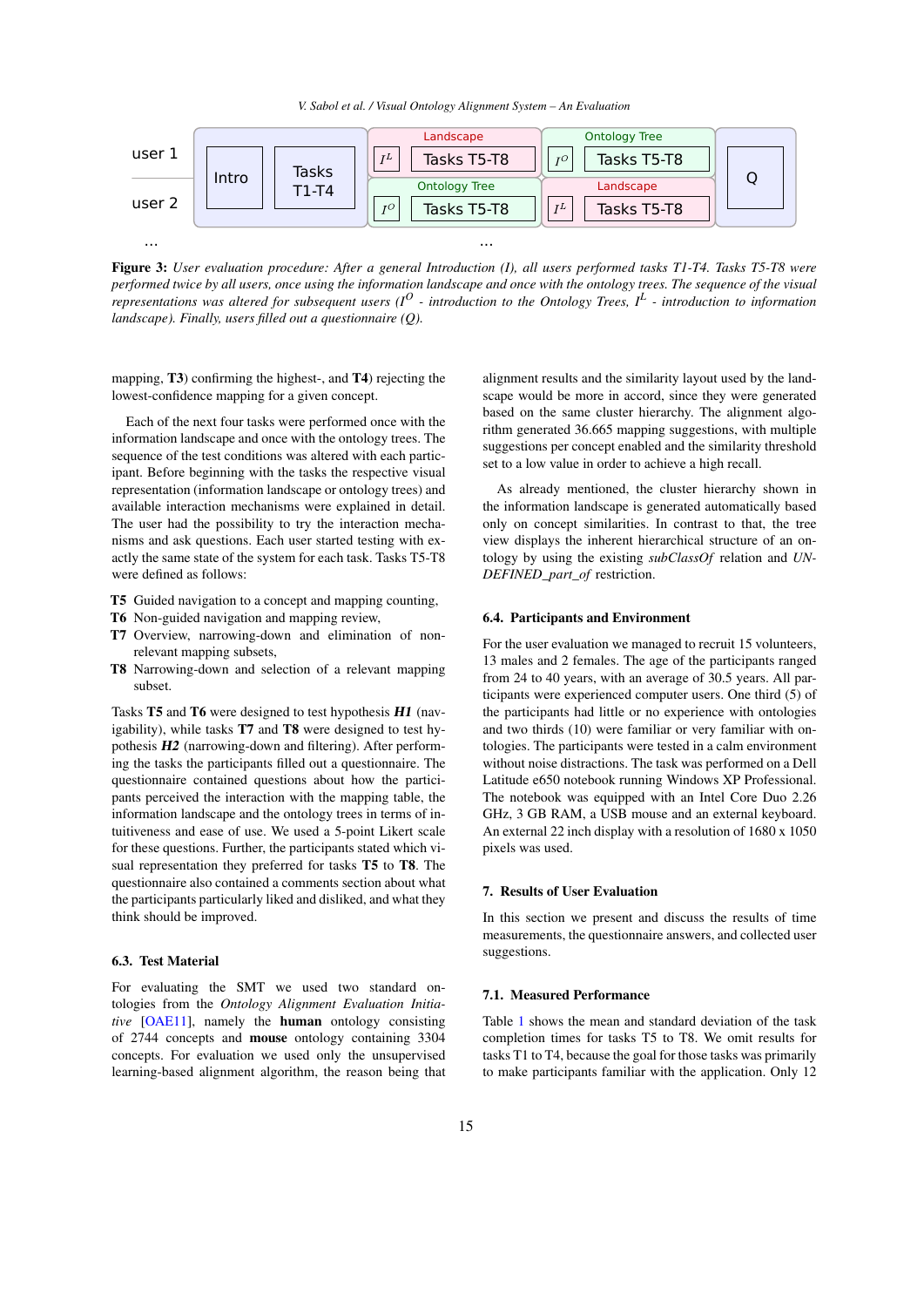out of 15 participants were able to complete task T7 within the given time limit, the results in Table [1](#page-7-0) were calculated by omitting these users from the calculation for this task. We tested on equal means with Wilcoxon rank sum test for unpaired samples. The null hypothesis for the test was that the means are equal, we set  $\alpha = .05$ . We found a statistical difference ( $\alpha = 0.05$ ) between the two conditions for task T5, T6, and T8. We found a statistical difference for task T7, which means users performed slower using the landscape in this task. However, all users were able to solve this task using the landscape within the given time limit. In contrast, 20% of the users were not able to solve this task at all using the ontology trees.

|      |            | Completion time [sec] | Success rate $\lceil \% \rceil$ |     |
|------|------------|-----------------------|---------------------------------|-----|
| Task | L          | OТ                    | Ι.                              | OТ  |
| T5   | $61 + 37$  | $47 + 15$             | 100                             | 100 |
| T6   | $95 + 37$  | $89 + 33$             | 100                             | 100 |
| T7   | $179 + 73$ | $98 \pm 55^{\,1}$     | 100                             | 80  |
| T8   | $105 + 57$ | $112 + 50$            | 100                             | 100 |

<span id="page-7-0"></span><sup>1</sup> the three participants who did not complete the task were omitted

Table 1: *Comparing task completion times for tasks T5 to T8 for landscape (L) and ontology trees (OT). Showing mean and standard deviation. Statistically significant differences are marked bold.*

We further were interested, if participants being slower using one visual representation are also slower using the other one. Thus, for Task T5 - T8 we calculated Pearson's correlation coefficient ρ between the completion time participants achieved with the ontology trees and the completion time participants achieved using the landscape. The correlations ranged from 0.11 (T7) to 0.53 (T6). Given the limited amount of samples we conclude that there is no correlation between completion times using the different interfaces.

*Summing up, on our user sample we found no difference in user performance between the information landscape and the ontology trees for navigational tasks (H1). Users performed not better with the information landscape in tasks involving narrowing-down and filtering (H2), users were able to solve all tasks with the information landscape, but not with the ontology trees.*

#### 7.2. Quantitative Evaluation of the Questionnaire

As mentioned before, each participant filled out a questionnaire after executing the test tasks. We report which visual representation users preferred for which task and how they perceived the interaction with the representation.

Table [2](#page-7-1) summarises how participants perceived the visual representations, and Figure [4](#page-7-2) shows which one was preferred by the participants for which task. As can be seen in the table, participants found the ontology trees more intuitive and

| <b>Property</b>      | Landscape   | <b>Ontology Trees</b> |  |
|----------------------|-------------|-----------------------|--|
| <b>Intuitiveness</b> | $4.1 + 0.8$ | $3.8 + 1.1$           |  |
| Ease-of-use          | $4.2 + 0.6$ | $3.3 + 0.9$           |  |

<span id="page-7-1"></span>Table 2: *User ratings for intuitiveness and ease-of-use of the landscape and the ontology trees on a fife point scale where one is the best and fife the worst value. Showing mean and standard deviation. Better (smaller) values are marked bold.*



<span id="page-7-2"></span>Figure 4: *User voting: Preferred visual representation for tasks relevant to visual ontology alignment.*

easier to use than the information landscape. However, Figure [4](#page-7-2) shows a split picture. On the one hand, participants preferred the ontology trees for navigation and finding single concepts. On the other hand, for selecting relevant subsets of ontologies and getting an overview over the concept space, the landscape was the participants' representation of choice.

*Summing up, we found out, that participants found the ontology trees more intuitive, easier to use and better suited for navigation tasks, but clearly preferred the landscape for overview and subset selection.*

## 7.3. Qualitative Evaluation of the Questionnaire

Here we give a report on comments provided by test users including positive and negative feedback as well as suggestions for improvement. Due to the large number of comments, we provide insights into the overall distribution of comments and give a summary of the most common issues. A detailed discussion would be outside the scope of this paper and will be provided in a future report. All 15 participants provided at least one comment. The comments could be grouped into five categories which are listed in Table [3.](#page-8-1) Some of the comments addressed multiple categories and/or multiple visual components. For the following analysis we counted such comments once for each addressed category or component, resulting in 86 comments in total. We evaluated the type of the comments, identifying each comment either as being positive, being negative or being a suggestion. Figure [5](#page-8-2) gives an overview of the number of comments, their categories and their types for each component.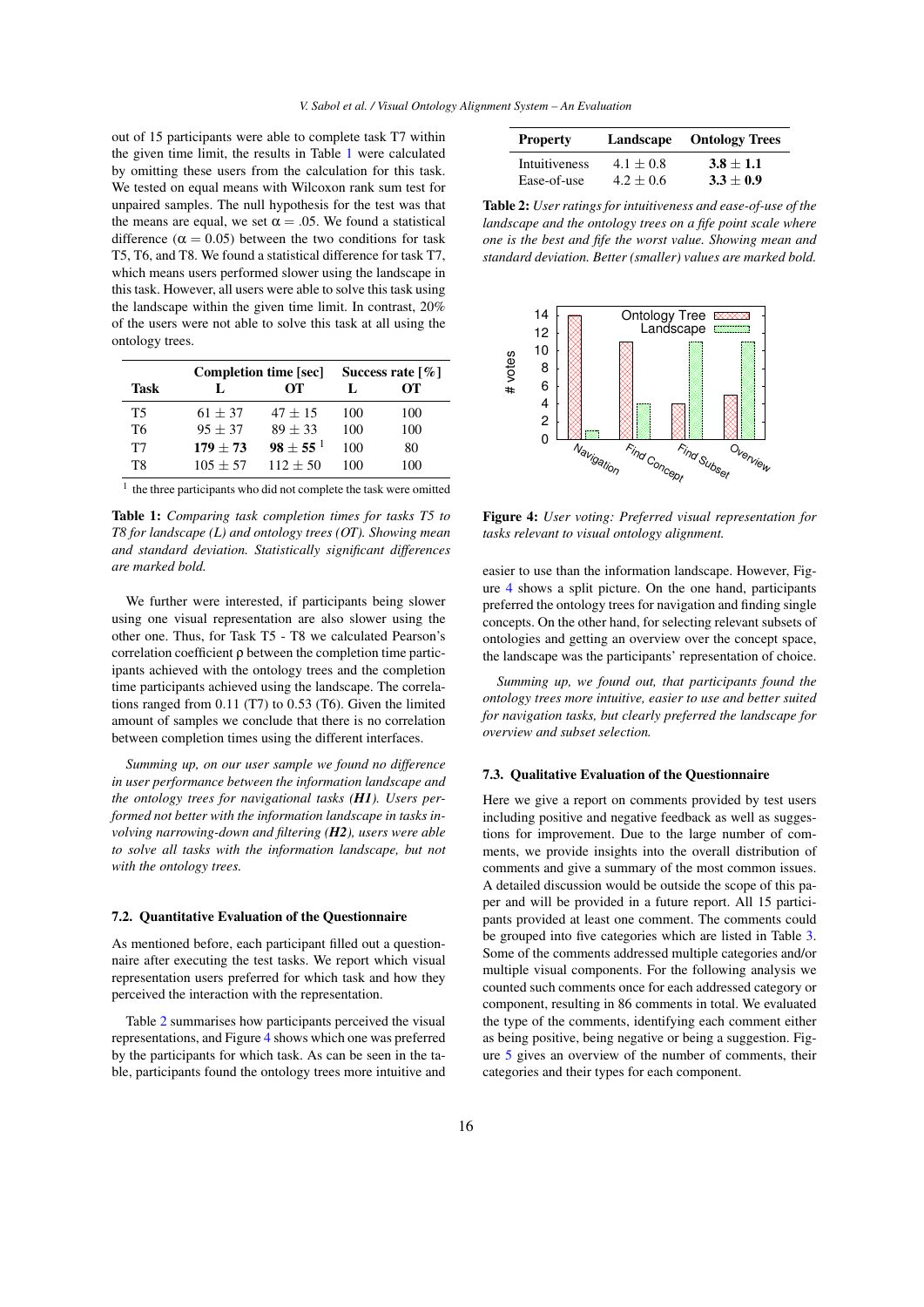|  |  |  |  |  |  | V. Sabol et al. / Visual Ontology Alignment System - An Evaluation |
|--|--|--|--|--|--|--------------------------------------------------------------------|
|--|--|--|--|--|--|--------------------------------------------------------------------|

| Category                | <b>Description</b>                                                            |
|-------------------------|-------------------------------------------------------------------------------|
| Features                | Requests for new features, suggestions for improving existing ones            |
| Filtering               | Comments on filtering mappings in the mapping table                           |
| Navigation              | Comments on navigation in ontology trees and landscape                        |
| Visual Appearance       | Comments about look and feel of different components of the application       |
| <b>Technical Issues</b> | Comments about the technical issues, such as response times or click accuracy |

<span id="page-8-1"></span>Table 3: *Categories of participants' comments.*

Majority of the comments (27) were about navigation, most of them (12) being about navigation in the ontology trees. Distribution of positive and negative comments on navigation in ontology trees was equal, negative comments arising mostly due to multiple branches being expanded on concept selection in the mapping table. Navigation comments for the landscape (7) are slightly on the negative side (3 positive vs. 4 negative), with negative comments addressing loss of context when zooming and technical issues concerning the mouse interaction. Comments on navigation in the mapping table was predominantly negative (2 positive vs. 4 negative comments), mostly due to complexity arising from the combination of sorting, paging and selection.

In terms of components, the landscape occurred in most comments (32), about 25% of the comments covering its visual appearance. The visual appearance of the information landscape received strongly positive comments (7 positive vs. 3 negative comments). In total, the landscape (ratio positive to negative comments: 13/11) was perceived more positively than ontology trees (ratio positive to negative comments: 3/7).



<span id="page-8-2"></span>Figure 5: *Positive (pos), negative comments (neg) and suggestions (sug) by component and category. OT - Ontology Trees, L - Landscape, MT - Mapping Table, OB - Ontology Browser, S - Search.*

*Summing up, the user rated the landscape more positively than ontology trees, but requested improvements in navigation and fixes for mouse interactions.*

## <span id="page-8-0"></span>8. Conclusion

We presented a semi-automatic visual system for ontology alignment, in which algorithmic methods are used to compute an initial set of mapping suggestions, which are then reviewed by experts using a visual user interface. In a user evaluation we compared the two visual key components, the information landscape and ontology trees, for tasks relevant to visual ontology alignment.

We found no difference in task completion times between the landscape and the ontology trees for navigational tasks. However, landscape appears to be slightly slower, but the results are not statistically significant on the tested user sample. However, the information landscape is better suited for narrowing down, filtering and selection in terms of task completion success rate. On the basis of the comments to the questionnaire users preferred the landscape for overview tasks. However, users would prefer the ontology trees for navigational tasks, but as indicated by user comments this might change if users were provided a better training for the unfamiliar landscape interface.

Concerning our future work, in the short term we will be fixing a number of minor but annoying technical and usability issues, especially those affecting the landscape visualisation. We will also address the most pressing feature requests for improving mapping selection and navigation. In the following, we plan to focus on evaluation and tuning of the alignment algorithms. As a challenging goal for the future, we envision a system where user feedback provided in visual form will be utilised to adapt the model, improve the algorithm performance, and show the adapted results within a short (possibly near real-time) time interval. Finally, after having compared our visual tool against a common treebased interface, we will compare SMT performance to other visual ontology alignment systems, such as those mentioned in Section [2.](#page-1-0)

Acknowledgements The Know-Center is funded within the Austrian COMET Program – Competence Centers for Excellent Technologies – under the auspices of the Austrian Ministry of Transport, Innovation and Technology, the Austrian Ministry of-. Economics and Labor and by the State of Styria. COMET is managed by the Austrian Research Promotion Agency (FFG). MIMOS Berhad is funded by the Malaysian government through the Ministry of Science, Technology and Innovation (MOSTI).